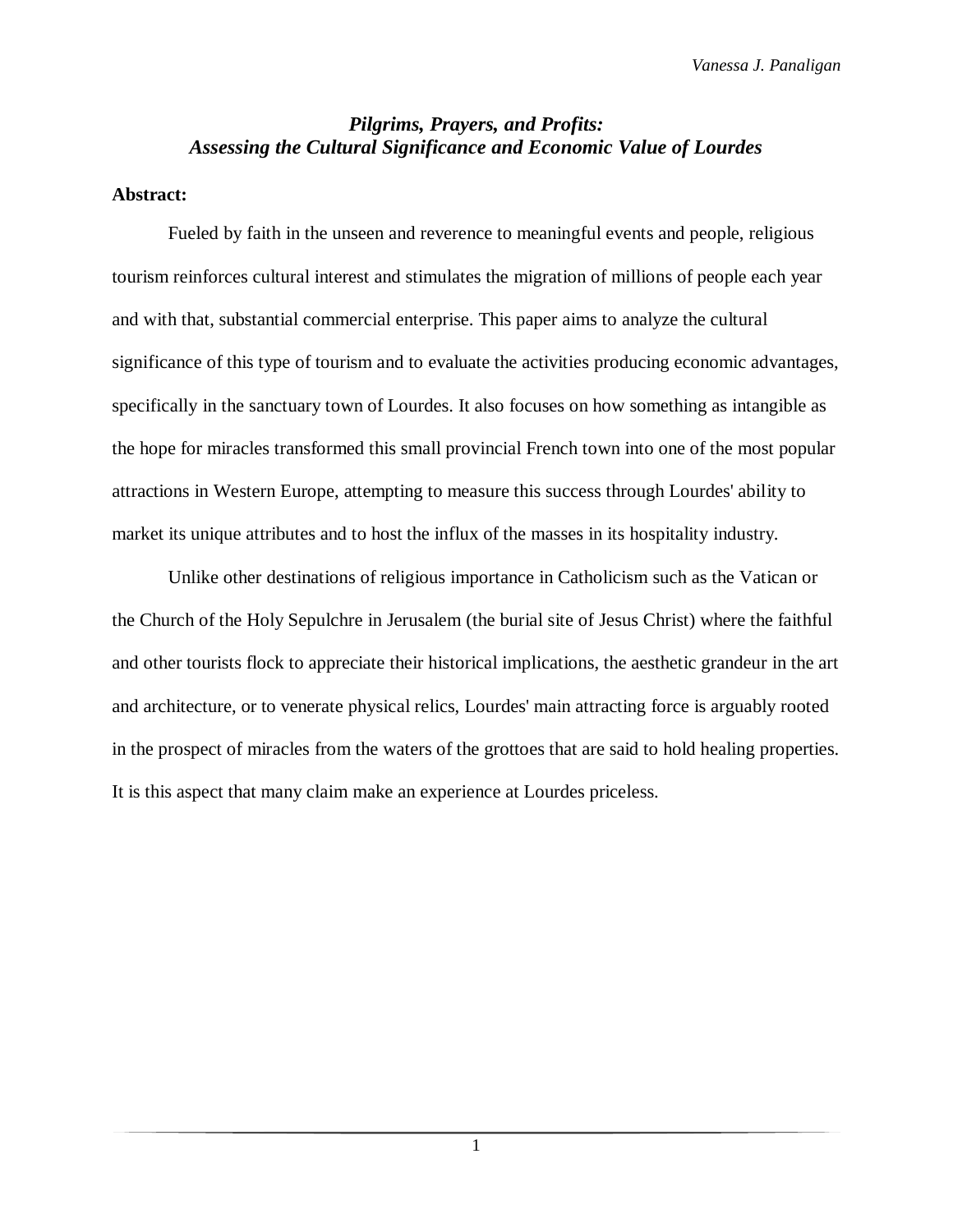Few are aware that Lourdes, a small and unassuming town nestled in the mountainous terrain of the Pyrénées of southwest France, often rivals the cosmopolitan capital of Paris in tourism. With around 15,000 inhabitants, the locale annually hosts estimates of about five to six million tourists each year.<sup>1</sup> On any given day in Lourdes, about 16,000 tourists mingle with the locals, profiting from the unique amenities furnished by centuries of history, the rural environment fit for personal retreats and leisure, and its main claim to notoriety—its significance to the Roman Catholic faith and human spirituality.<sup>2</sup>

This paper explores the phenomenon of religious tourism in Lourdes and the intertwined areas where culture and economics converge. It analyzes the value of these touristic activities and the goods and services created to not only sustain the livelihood of the town and its people, but also the legacy of inherited religious and spiritual value. It will first discuss its history then go further into an analysis of factors driving its economic success.

Arguably, religious tourism remains driven by history, a devotion to a faith and its extensive chain of meaningful events and people.<sup>3</sup> Lourdes serves as a legacy of modern Roman Catholic heritage. In this town well over a century and a half ago in 1858, Bernadette Soubirous, then a young girl of the lower-middle class, witnessed several apparitions of the Virgin Mary.<sup>4</sup> These Marian apparitions, as referred to by the Church, are often regarded as prophetic, tied in with the Roman Catholic belief of divine revelations.

<sup>&</sup>lt;sup>1</sup> Hughes, Peter. "France: At the Frontiers of Faith." The Telegraph. 14, April 2001.

 $<sup>2</sup>$  Ibid.</sup>

<sup>3</sup> Vukonic, Boris. "Religious Tourism: Economic Value or an Empty Box?" Department of Economics: University of Zagreb. Zagreb International Review of Economics and Business. Vol. 1: no. 1. pp. 83-94. 1998.

<sup>4</sup> Perrier, Jacques. "Cures and Miracles." Site Internet des Sanctuaires Notre-Dame de Lourdes. 17, March 2003.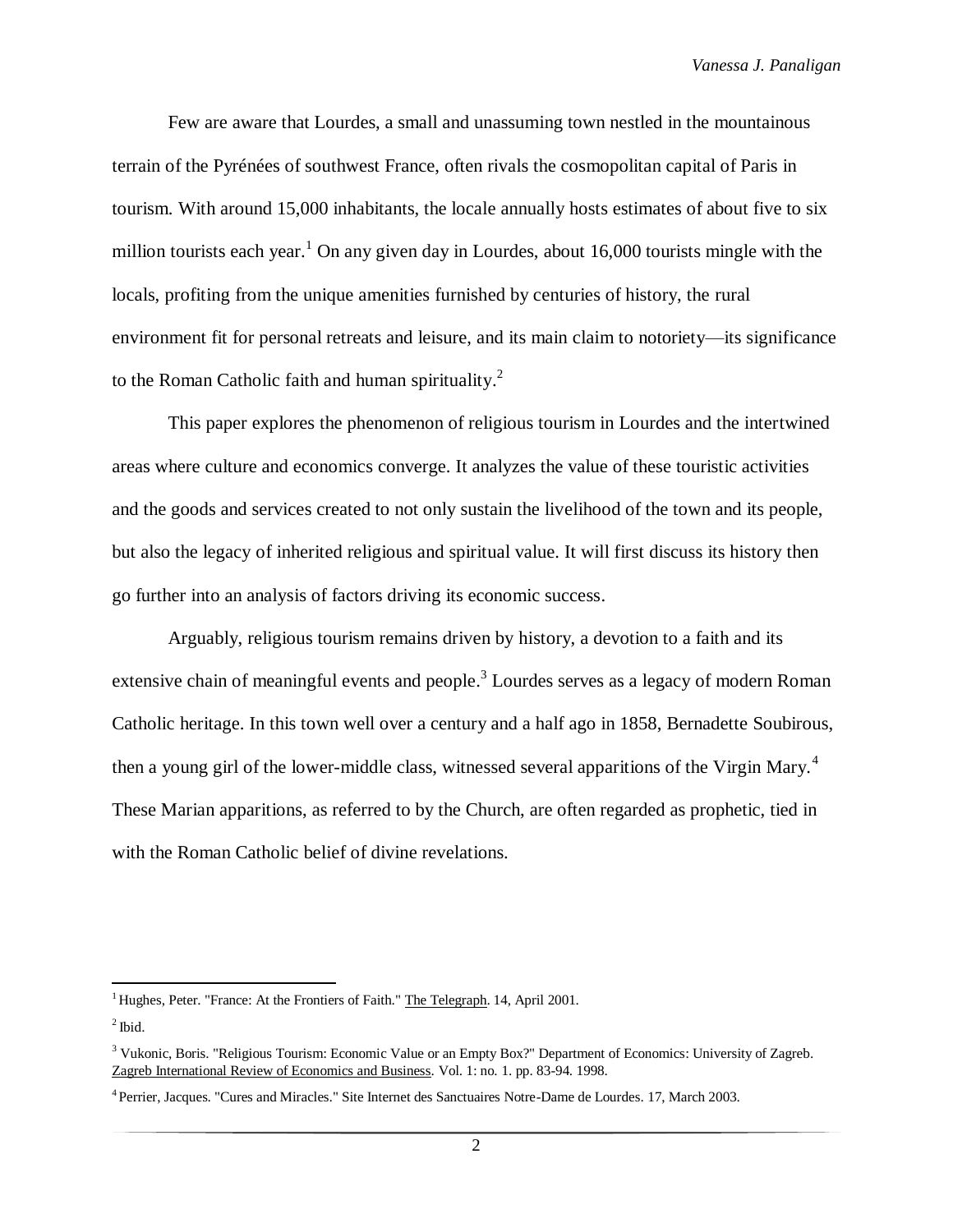Undoubtedly, these accounts of holy encounters have, for many years, inspired countless believers to visit this sacred space, to pay reverence to Saint Bernadette and to Mary, or to find their own spiritual peace. Unlike other destinations of religious importance such as Fátima in Portugal or Guadalupe in Mexico where popular local belief alleges Marian apparitions took place, Lourdes' somewhat of a material or tangible asset, the grotto waters, cement a fellowship not solely based on religious belief, but of the wider human ability to hope, resonating to many across religious lines.<sup>5</sup> The waters that flow from the grottoes in Lourdes (in particular, the location where the Basilicas of the Rosary and of the Immaculate Conception, the epicenters of Lourdes' religious tourism, now stand) are believed by many to have healing properties.<sup>6</sup> For these reasons, millions have been visiting this small mountaintop town, transforming it into one of the most popular tourist sites in Western Europe.

After the Vatican, the heart and power hub of the Church, officially recognized Lourdes as an authentically holy place, and even more so after the canonization of Bernadette as a saint, more credibility backed the story. This authority from a widely credible international force would provide the means for others to measure and assess the town's cultural and economic value.

Several popes, including the late John Paul II and Benedict XVI have made special visits to the site and have celebrated Mass(es) there.<sup>7</sup> Of course, where the head of the Church goes, his supporters as well as international media will follow. Since he is also considered in some

<sup>&</sup>lt;sup>5</sup> Hughes, Peter. "France: At the Frontiers of Faith." The Telegraph. 14, April 2001.

<sup>&</sup>lt;sup>6</sup> Perrier, Jacques. "Cures and Miracles." Site Internet des Sanctuaires Notre-Dame de Lourdes. 17, March 2003.

 $<sup>7</sup>$  Horowitz, Jason. "Pope's Visit Shines Light on the Practical Side of Lourdes." The New York Times. 15, August 2004.</sup>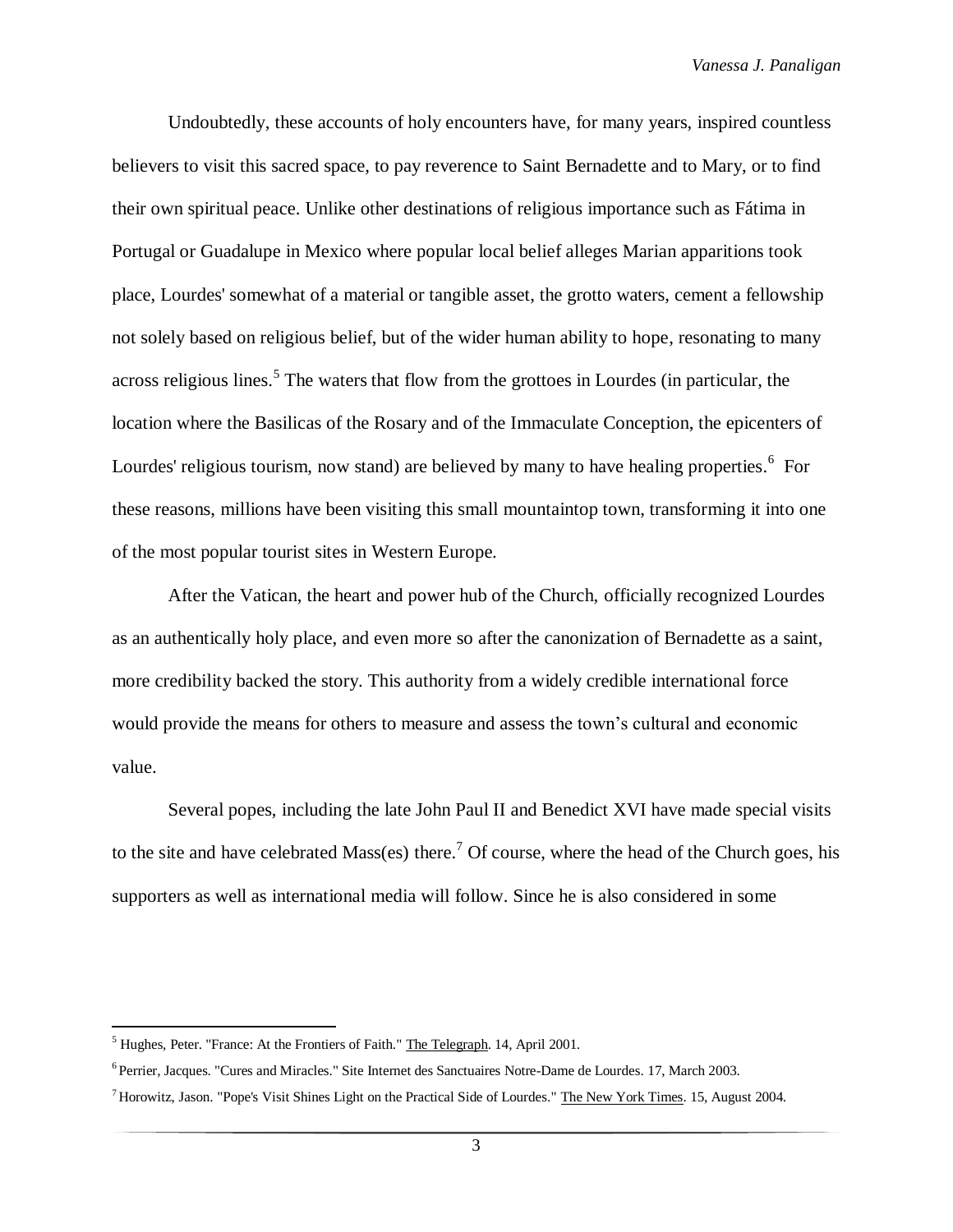*Vanessa J. Panaligan*

respects, a leader with considerable political or diplomatic influence, participants from other backgrounds may electively observe.<sup>8</sup>

In the respect that most come to bathe or drink the supposedly miraculous waters, Lourdes means more than a pilgrimage, or a religious retreat; to the visitors, this voyage is a last resort in finding cures for their health problems as they have likely tried and/or abandoned hope with traditional medicine.

Although this phenomenon concerning the water may blur the lines between nature and faith, or tangible fact and intangible belief, it potently attracts millions who visit Lourdes in search of a cure for their ailments or injuries. Since 1858, more than 7,000 individuals who have either bathed or consumed the waters have claimed to have been healed, while 67 cases have been recognized and officially documented as miracles by the Vatican, $9$  among them, a threeyear-old boy from France's Aix-en-Provence region supposedly cured of blindness and paralysis of the limbs and a 50-year-old male of Angoulême who suffered from Multiple Sclerosis.<sup>10</sup>

Lourdes, its attractions and sites, and everything it represents remains culturally significant to many groups especially, but not exclusively, the Roman Catholic Church, the nation of France, and as one may argue, believers in alternative medicine, and to a greater extent of miracles.<sup>11</sup> Moreover, it cannot be assumed that all tourists visiting Lourdes identify themselves as Roman Catholic. Over the years, the tourists have represented various faiths, nationalities, and cultures. This trend adds to the leverage of Lourdes' status as universal cultural

 $\overline{\phantom{a}}$ 

<sup>8</sup> Hughes, Peter. "France: At the Frontiers of Faith." The Telegraph. 14, April 2001.

<sup>9</sup> Associated Press. "'Miracle' at Lourdes?: Don't Ask These Doctors." MSNBC. 3, December 2008.

<sup>&</sup>lt;sup>10</sup> "Les Guerisons de Lourdes: Cinq Observations Remarquables." Sanctuaires Notre-Dame de Lourdes. Dossier de Presse. 2008.

<sup>11</sup>Cougat-Droulez, Sandrine. "Religion, Science et 'Miracles:' le Cas de Lourdes." *Socio-Anthropologie.* N°10 | 2001,

<sup>15,</sup> January 2003.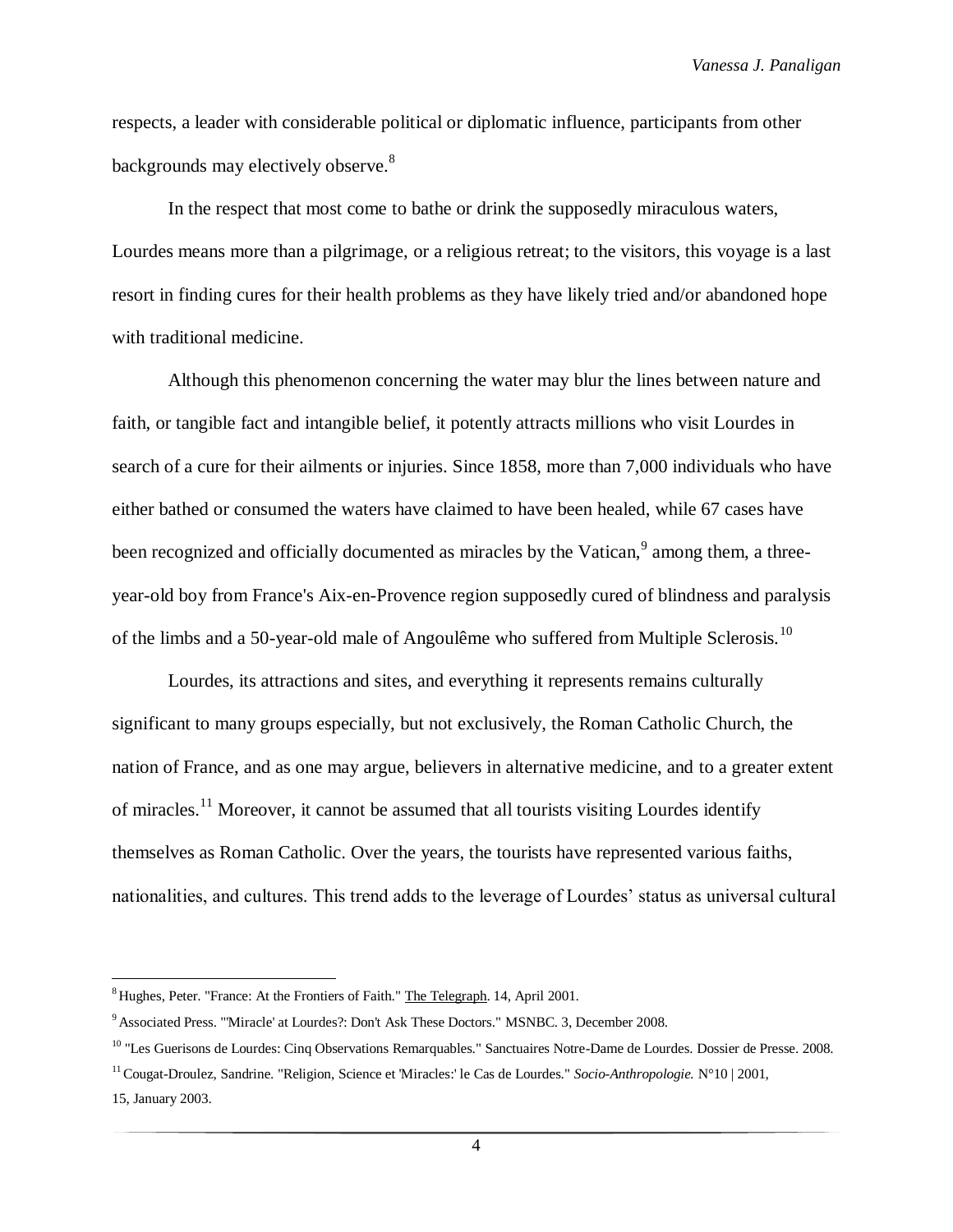*Vanessa J. Panaligan*

capital stemming from the significance and effects on humanity and appeal as a haven and refuge.<sup>12</sup>

Regardless of background or motivation, people are willing to financially invest in the experience for this trip.<sup>13</sup> Evidently, high risk and high investment accompany ventures in travel, especially in tourism where one voluntarily leaves his/her home for a temporary period to fulfill leisure. Risk and investment increase, correlating with the increase in distance traveled. Not only is the traveler's health and safety at risk when venturing a great distance from familiar surroundings, he/she must also pay the necessary expenses to cover the cost of transportation and miscellaneous daily living expenses accrued.

In all travel, these investments must be made at varying costs. Tourism generally requires the voluntary movement of people to places, typically, for purposes of leisure. If applied to the economic formula of supply and demand, the site or attraction (ranging in various geographic spaces, i.e.: regions, cities, parks, monuments, etc.) supplies the consumer or tourist with a unique experience (an accumulation of both goods and services). Likewise, the tourists in whatever the size of their droves, demand a quality experience valued at the total price they paid for the necessities of the voyage (accommodation, transportation, meals, etc.). This factor of quality remains largely an irregular component since it is measured not only by monetary worth, but is deeply reliant on individual tastes and perceptions of quality. As a two-star hotel may be suitable for some, may be far from it for others.

The tourism that Lourdes attracts contributes significantly to the revenue of the town's economy, as well as the regional (Midi-Pyrénées) and national one. Furthermore, the immediate beneficiaries of Lourdes' annual financial earnings are not only the local economic sectors of

 $\overline{\phantom{a}}$ 

<sup>&</sup>lt;sup>12</sup> Throsby, David. Economics and Culture. Cambridge: Cambridge University Press. 2001.  $13$  Ibid.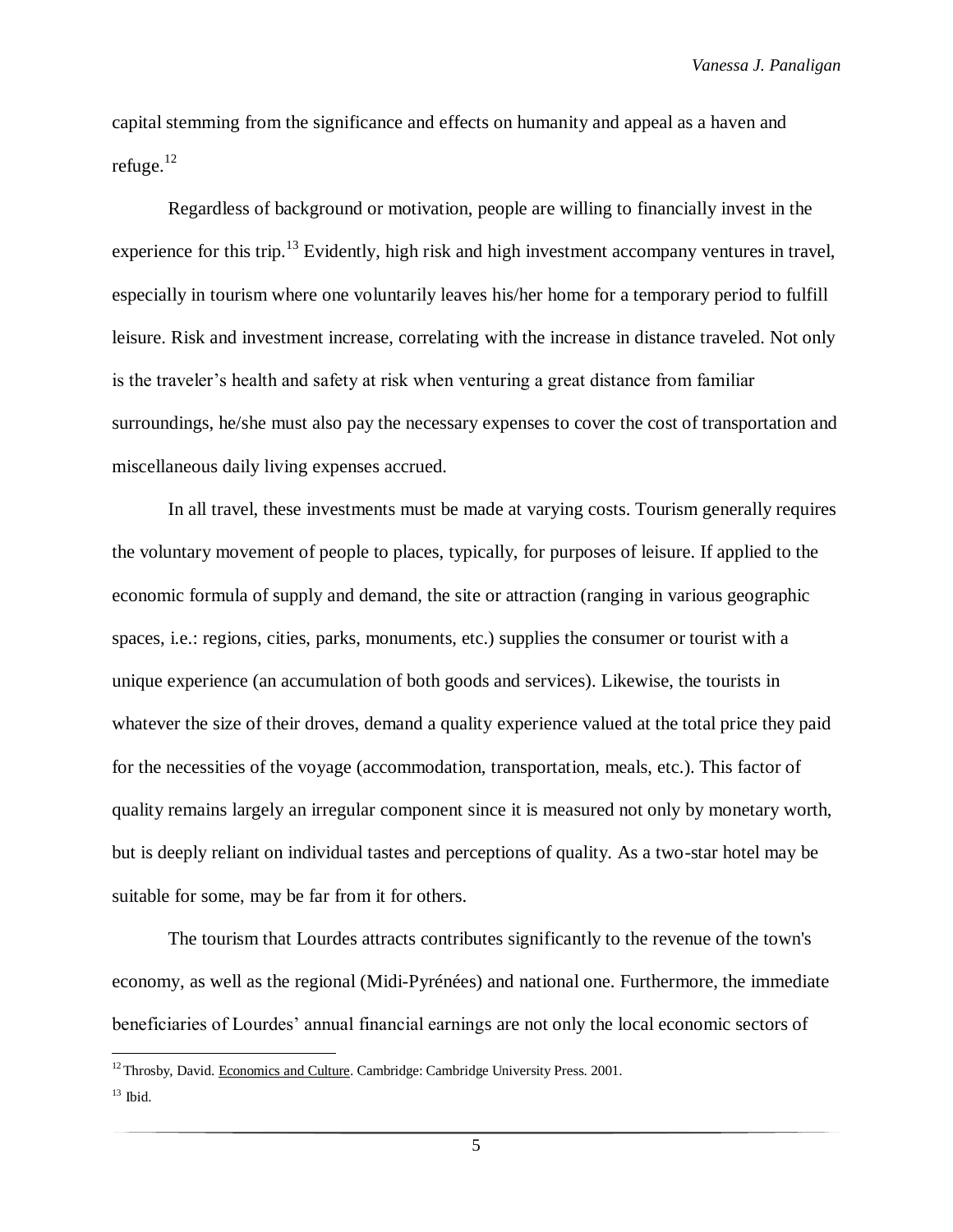Lourdes, but also the regional and national. Tourism's steady high volume of profits received each year helps to sustain employment and to fund various community urban planning initiatives.<sup>14</sup> Compared to other towns of similar population sizes, Lourdes rakes in many times its standard value (projected economic value produced by its population not consisting of gains from its unique commercial and touristic activity) due to its dynamic tourist industry. Through the goods and services industries, especially in hospitality, an estimated total of  $\epsilon$ 270 million per year is profited by the town.<sup>15</sup>

Competition is abound in a Europe with deep Roman Catholic heritage where numerous shrines have been constructed and dedicated to Mary and where churches throughout the continent harbor the relics of various saints and holy figures. The local government of Lourdes contributes some of the endowment and earnings generated from past touristic and industrial revenues toward the improvement of facilities such as hospitals to accommodate the sick and incapacitated tourists.<sup>16</sup> By investing in quality services and striving to accommodate the needs and demands of these visitors with such investments, the government seeks to attract their loyalty and cooperation to enhance the economic activities and overall livelihood of the town.

In addition to hospitals and specialized centers for the sick, tourists are housed in the numerous hotels and inns peppered throughout the town. The majority of the locals are employed in the service industry, mainly in these hotels. Accommodating the sizeable influx of visitors each year are the over 290 hotels, more than any other area in France, ranking second only to Paris.<sup>17</sup>

 $\overline{\phantom{a}}$ 

<sup>&</sup>lt;sup>14</sup> Throsby, David. Economics and Culture. Cambridge: Cambridge University Press. 2001.

<sup>&</sup>lt;sup>15</sup> Horowitz, Jason. "Pope's Visit Shines Light on the Practical Side of Lourdes." The New York Times. 15, August 2004.  $16$  Ibid.

 $17$  Ibid.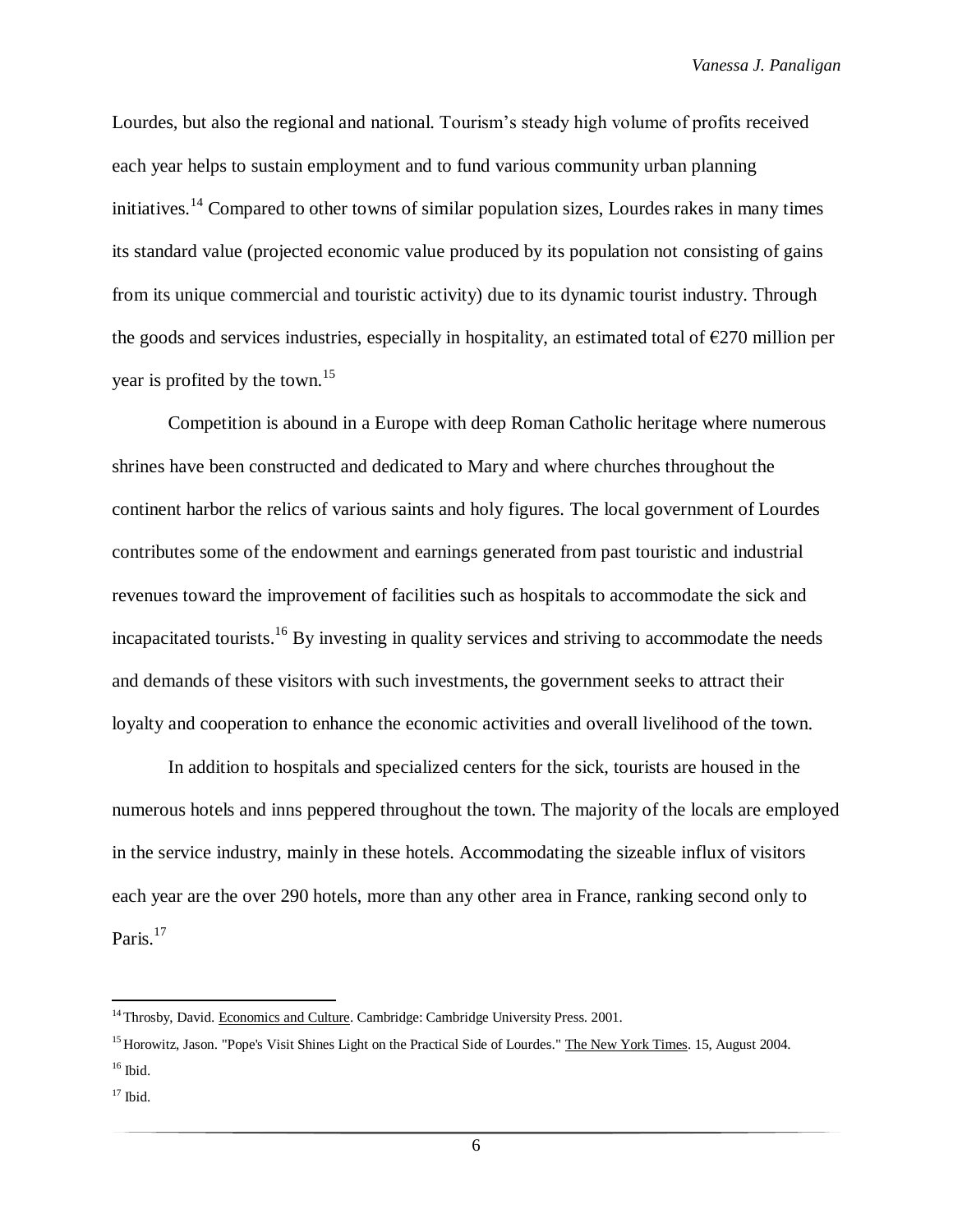The actual religious or spiritual experience is free; this includes access to the cathedrals, bathing in the waters, and collecting the water.<sup>18</sup> Most, if not all, of the commercial activity, the supply and demand exchange is generated from the local industries providing day-to-day living arrangements and the manufacturing and distribution of material commodities. The production of souvenirs brings in a considerable amount of revenue as well. The tiny stone streets that vein the town are filled with merchants selling various memorabilia from containers for the grotto water to rosaries and statuettes of Mary.<sup>19</sup> Although cost of production may vary from items crafted from inexpensive materials such as plastic to artisan-made goods that demand higher prices, value is applied by the consumer. They pay what they are willing to pay for those mementos; for most, they serve as concrete proof and remembrance of their visit.

Public promotion of the town and its attractions is another form of investment by the (local, regional, and national) government. This supports efforts to ensure that the public is made aware of the town and its unique attributes and that marketing strategies are targeted toward [new potential guests. With the international media attention generated particularly from the cases of miraculous healings and the sort of legendary status it has received over the years, Lourdes has become sort of an icon in the world of travel and tourism, much like sites and cities that enjoy immense popularity. Despite its standing notoriety, advertisements marketing Lourdes as a serene place of peace with its images showing its main cathedrals and grottoes are widely published on the Internet (particularly in travel agency websites such as Virtual Tourist and Travel Advisor), travel guidebooks (i.e. Lonely Planet), street posters (generally throughout France), and in print media (newspapers, magazines, etc.). In some cases, not only is the town

<sup>&</sup>lt;sup>18</sup> Perrier, Jacques. "Cures and Miracles." Sanctuaires Notre-Dame de Lourdes. 17, March 2003.

<sup>&</sup>lt;sup>19</sup> Heavey, Bill. "In the Pilgrimage Town of the Pyrenees, No Trinket Outshines an Unexpected Miracle of Joy." Los Angeles Times. 2, July 1995.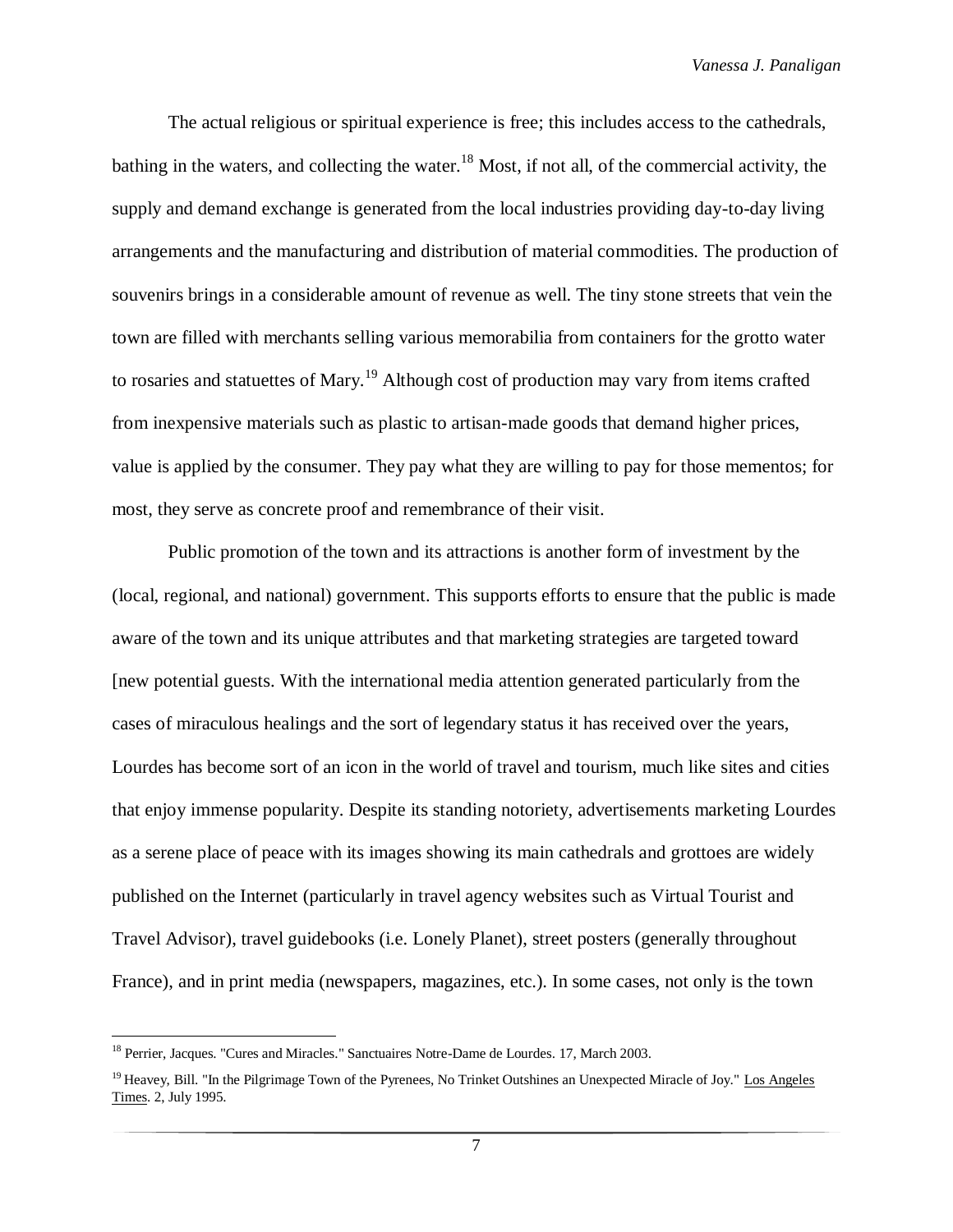*Vanessa J. Panaligan*

packaged and promoted as a formidable leisurely retreat, but the history and religious components of Lourdes are also promoted.

Although Lourdes' Office of Tourism as well as the French Ministry of Tourism make concentrated efforts to create marketing strategies for the town and its unique attributes, a significant portion of touristic promotion originates from word-of-mouth or spreads among the network of parishes and dioceses that then encourage their parishioners to undertake a pilgrimage to Lourdes.

As long as people are intrigued by the story of Saint Bernadette and are open to the possibility of finding cures for their health problems, Lourdes will lure visitors, thus creating a model for sustainable tourism. Here, the sustainability comes in the form of intergenerational appreciation or the inheritance of cultural capital.<sup>20</sup> With the demand constantly present, one of the immediate outcome is the stabilization of the economy and employment rates for the locals. The need to welcome, orient, and accommodate the flow of tourists maintains the cycle of supply and demand. $^{21}$ 

Something as intangible as the hope for miracles has had a profound effect on the region, the masses of believers around the world, the sick in search of miracles, and the heritage of a faith and a nation. The value they place on this spiritual journey remains rooted in this hope. For these visitors, the value and experience at Lourdes is invaluable.

<sup>&</sup>lt;sup>20</sup>Throsby, David. Economics and Culture. Cambridge: Cambridge University Press. 2001.

<sup>&</sup>lt;sup>21</sup> Vukonic, Boris. "Religious Tourism: Economic Value or an Empty Box?" Department of Economics: University of Zagreb. Zagreb International Review of Economics and Business. Vol. 1: no. 1. pp. 83-94. 1998.